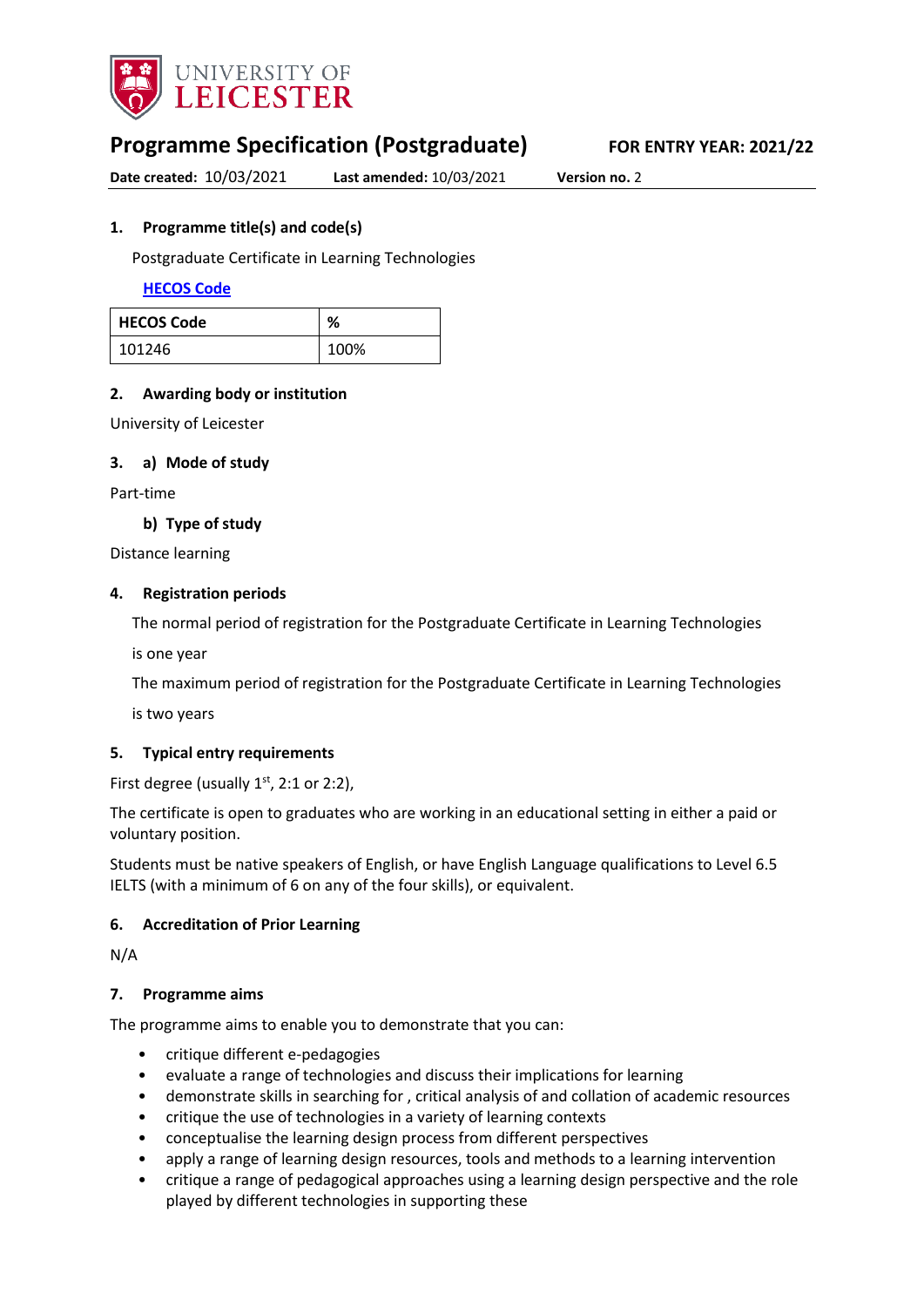- review and debate the theoretical underpinnings of learning design
- construct an innovative storyboard, learning activities and a structure for applying it in a real learning context

### **8. Reference points used to inform the programme specification**

- QAA Benchmarking Statement
- Framework for Higher Education Qualifications (FHEQ)
- UK Quality Code for Higher Education
- [University Learning](https://www2.le.ac.uk/offices/sas2/quality/learnteach) Strategy
- [University Assessment Strategy](https://www2.le.ac.uk/offices/sas2/quality/learnteach)
- University of Leicester Periodic Developmental Review Report
- External Examiners' reports (annual)
- United Nations Education for Sustainable Development Goals
- Student Destinations Data

### **9. Programme Outcomes**

Unless otherwise stated, programme outcomes apply to all awards specified in [1.](#page-0-0) Programme title(s).

### **Discipline specific knowledge and competencies**

### i) Knowledge

| Intended Learning<br><b>Outcomes</b>                                          | <b>Teaching and Learning Methods</b>      | <b>How Demonstrated?</b>                                                          |
|-------------------------------------------------------------------------------|-------------------------------------------|-----------------------------------------------------------------------------------|
| Enhanced knowledge of aspects<br>of subject knowledge and<br>subject pedagogy | Seminars, tutorials, independent<br>study | Oral presentations, Visual<br>presentations accompanied by<br>narrations, essays. |

#### ii) Concepts

| <b>Intended Learning</b><br><b>Outcomes</b>                                          | <b>Teaching and Learning Methods</b>      | <b>How Demonstrated?</b>                                                          |
|--------------------------------------------------------------------------------------|-------------------------------------------|-----------------------------------------------------------------------------------|
| Enhanced knowledge of<br>theoretical frameworks relevant<br>to learning and teaching | Seminars, tutorials, independent<br>study | Oral presentations, Visual<br>presentations accompanied by<br>narrations, essays. |

### iii) Techniques

| <b>Intended Learning</b><br><b>Outcomes</b> | <b>Teaching and Learning Methods</b>      | <b>How Demonstrated?</b>                                                          |
|---------------------------------------------|-------------------------------------------|-----------------------------------------------------------------------------------|
| Mastery of educational<br>research methods  | Seminars, tutorials, independent<br>study | Oral presentations, Visual<br>presentations accompanied by<br>narrations, essays. |

### iv) Critical analysis

| <b>Intended Learning</b><br><b>Outcomes</b>                                                                             | <b>Teaching and Learning Methods</b>      | <b>How Demonstrated?</b>                                                                                                                          |
|-------------------------------------------------------------------------------------------------------------------------|-------------------------------------------|---------------------------------------------------------------------------------------------------------------------------------------------------|
| Ability to apply understanding<br>of theoretical frameworks and<br>research methodology with<br>independence and rigour | Seminars, tutorials, independent<br>study | Oral presentations, Visual<br>presentations accompanied by<br>narrations, essays, contributions to<br>relevant online forums, blogs and<br>wikis. |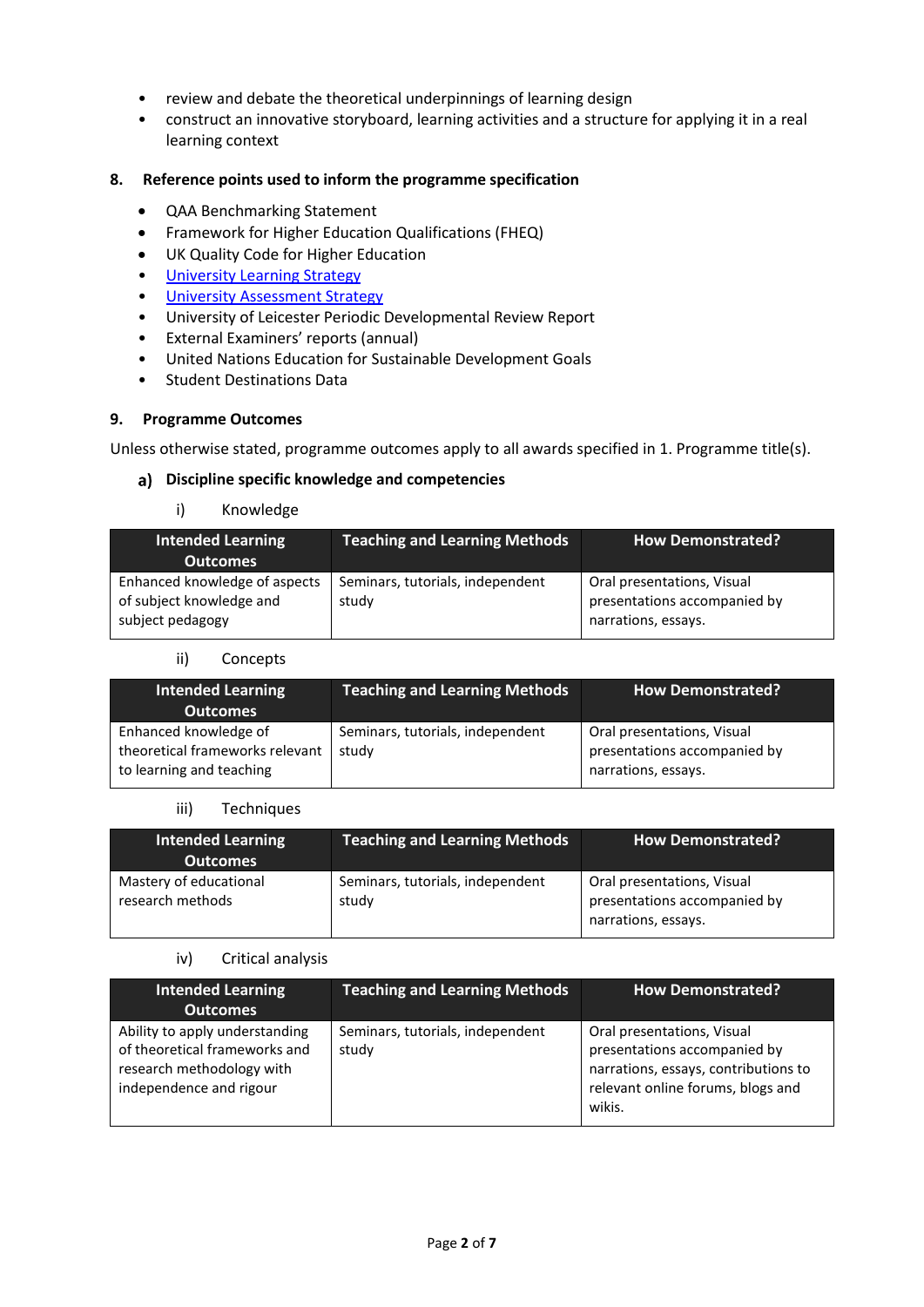# v) Presentation

| <b>Intended Learning</b><br><b>Outcomes</b>                                                                  | <b>Teaching and Learning Methods</b>      | <b>How Demonstrated?</b>                                                          |
|--------------------------------------------------------------------------------------------------------------|-------------------------------------------|-----------------------------------------------------------------------------------|
| Mastery of presentation<br>methods appropriate to a<br>variety of audiences within the<br>field of education | Seminars, tutorials, independent<br>study | Oral presentations, Visual<br>presentations accompanied by<br>narrations, essays. |

### vi) Appraisal of evidence

| <b>Intended Learning</b><br><b>Outcomes</b>                                                                     | <b>Teaching and Learning Methods</b>      | <b>How Demonstrated?</b>                                                                                                                          |
|-----------------------------------------------------------------------------------------------------------------|-------------------------------------------|---------------------------------------------------------------------------------------------------------------------------------------------------|
| Ability to analyse and assess<br>educational policy and reform,<br>and findings from research and<br>inspection | Seminars, tutorials, independent<br>study | Oral presentations, Visual<br>presentations accompanied by<br>narrations, essays, contributions to<br>relevant online forums, blogs and<br>wikis. |

# **b)** Transferable skills

# i) Research skills

| <b>Intended Learning</b><br><b>Outcomes</b>                                                                                          | <b>Teaching and Learning Methods</b>                                                   | <b>How Demonstrated?</b>                                                                                                                          |
|--------------------------------------------------------------------------------------------------------------------------------------|----------------------------------------------------------------------------------------|---------------------------------------------------------------------------------------------------------------------------------------------------|
| Ability to locate, organise and<br>marshal evidence, report on<br>findings analyse complex ideas<br>and construct critical arguments | Seminars relating specifically to<br>research methods, tutorials,<br>independent study | Oral presentations, Visual<br>presentations accompanied by<br>narrations, essays, contributions to<br>relevant online forums, blogs and<br>wikis. |

# ii) Communication skills

| <b>Intended Learning</b><br><b>Outcomes</b>                                                                                                     | <b>Teaching and Learning Methods</b> | <b>How Demonstrated?</b>                                                                                                                          |
|-------------------------------------------------------------------------------------------------------------------------------------------------|--------------------------------------|---------------------------------------------------------------------------------------------------------------------------------------------------|
| Ability to deliver oral and visual<br>presentations appropriate to<br>the audience, respond to<br>questioning and write clearly<br>and cogently | Seminars, tutorials                  | Oral presentations, Visual<br>presentations accompanied by<br>narrations, essays, contributions to<br>relevant online forums, blogs and<br>wikis. |

# iii) Data presentation

| <b>Intended Learning</b><br><b>Outcomes</b>                                                        | <b>Teaching and Learning Methods</b>                                                   | <b>How Demonstrated?</b>                                                                                                                          |
|----------------------------------------------------------------------------------------------------|----------------------------------------------------------------------------------------|---------------------------------------------------------------------------------------------------------------------------------------------------|
| Ability to present research<br>findings clearly and effectively,<br>using appropriate IT resources | Seminars relating specifically to<br>research methods, tutorials,<br>independent study | Oral presentations, Visual<br>presentations accompanied by<br>narrations, essays, contributions to<br>relevant online forums, blogs and<br>wikis. |

# iv) Information technology

| <b>Intended Learning</b>                                                       | <b>Teaching and Learning Methods</b>                                           | <b>How Demonstrated?</b>                                                                                                                            |
|--------------------------------------------------------------------------------|--------------------------------------------------------------------------------|-----------------------------------------------------------------------------------------------------------------------------------------------------|
| <b>Outcomes</b>                                                                |                                                                                |                                                                                                                                                     |
| Ability to evaluate a range of IT<br>applications and to use IT<br>effectively | Seminars relating to pedagogy and<br>to research methods, independent<br>study | Oral presentations, Visual<br>presentations accompanied by<br>narrations, contribution to<br>appropriate Open Educational<br>Resource repositories. |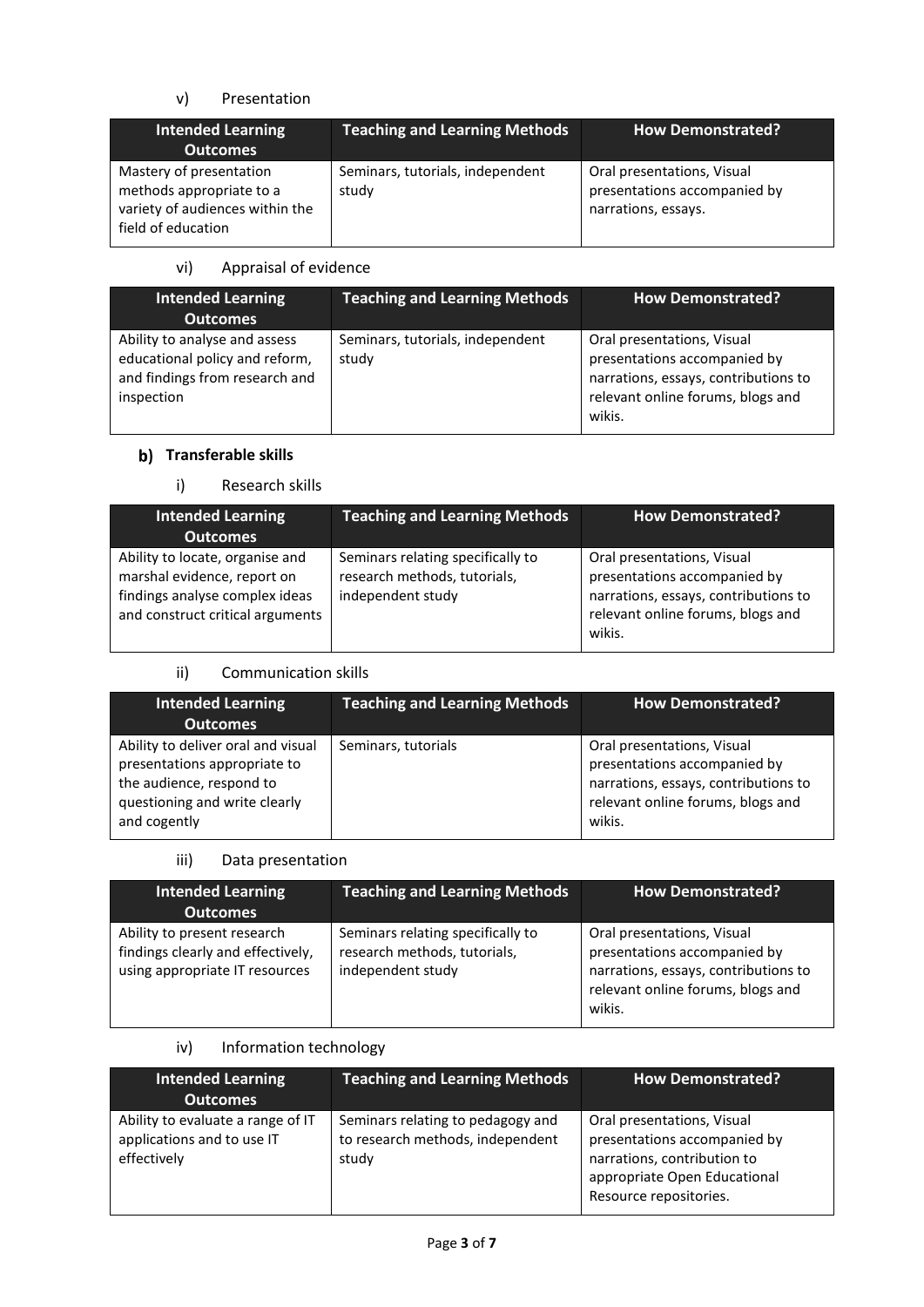# v) Problem solving

| <b>Intended Learning</b><br><b>Outcomes</b>                                                                                     | <b>Teaching and Learning Methods</b> | <b>How Demonstrated?</b>                                                                                                                          |
|---------------------------------------------------------------------------------------------------------------------------------|--------------------------------------|---------------------------------------------------------------------------------------------------------------------------------------------------|
| Ability to identify main features<br>of a problem, examine<br>alternative solutions, and plan<br>and carry out suitable actions | Seminars, tutorials                  | Oral presentations, Visual<br>presentations accompanied by<br>narrations, essays, contributions to<br>relevant online forums, blogs and<br>wikis. |

### vi) Working relationships

| <b>Intended Learning</b><br><b>Outcomes</b>                           | <b>Teaching and Learning Methods</b> | <b>How Demonstrated?</b>                                                                   |
|-----------------------------------------------------------------------|--------------------------------------|--------------------------------------------------------------------------------------------|
| Ability to contribute to and<br>comment on ideas in seminar<br>groups | Seminar activities                   | Contributions to seminars,<br>contributions to relevant online<br>forums, blogs and wikis. |

### vii) Managing learning

| <b>Intended Learning</b><br><b>Outcomes</b>                                                                                              | <b>Teaching and Learning Methods</b>                                               | <b>How Demonstrated?</b>                                                                   |
|------------------------------------------------------------------------------------------------------------------------------------------|------------------------------------------------------------------------------------|--------------------------------------------------------------------------------------------|
| Use theory and the practice<br>learned from the course and<br>wider academic and<br>professional community to<br>reflect on own practice | Engagement with professional<br>communities and peers on reflective<br>activities. | Contributions to seminars,<br>contributions to relevant online<br>forums, blogs and wikis. |

### viii) Career management

| Intended Learning<br><b>Outcomes</b>                                                                    | <b>Teaching and Learning Methods</b> | <b>How Demonstrated?</b>              |
|---------------------------------------------------------------------------------------------------------|--------------------------------------|---------------------------------------|
| Identifying benefits of Level 7<br>study & transferable skills to<br>match career development<br>needs. | Tutorial support                     | Tutorial discussion, reflective blog. |

# **10. Special features**

The Postgraduate Certificate in Learning Technologies is an innovative offering, which combines theory with practice. The programme offers unique opportunities to study the present and future of learning innovations through technology across different educational settings. It is led by academics from the Institute of Learning Innovation of the School of Education who are engaged in research to influence and shape learning innovations. Working with them and in collaboration with learning technology professionals and researchers from around the world, students will be at the forefront of the latest pedagogical and technological innovations as they happen.

As they work through the programme, students will be guided by extensive online resources, their personal tutor and learning sets, i.e., small groups of participants who meet regularly online to discuss issues of mutual importance. They will learn to use the knowledge they acquire to extend their passion for enhancing the experiences of learners through innovation. They will have the opportunity to take part, online or on campus, in the Institute of Learning Innovation's bi-annual research workshops. Throughout the programme, ICT literacy and familiarity with new tools and technologies will be developed alongside discipline-based content.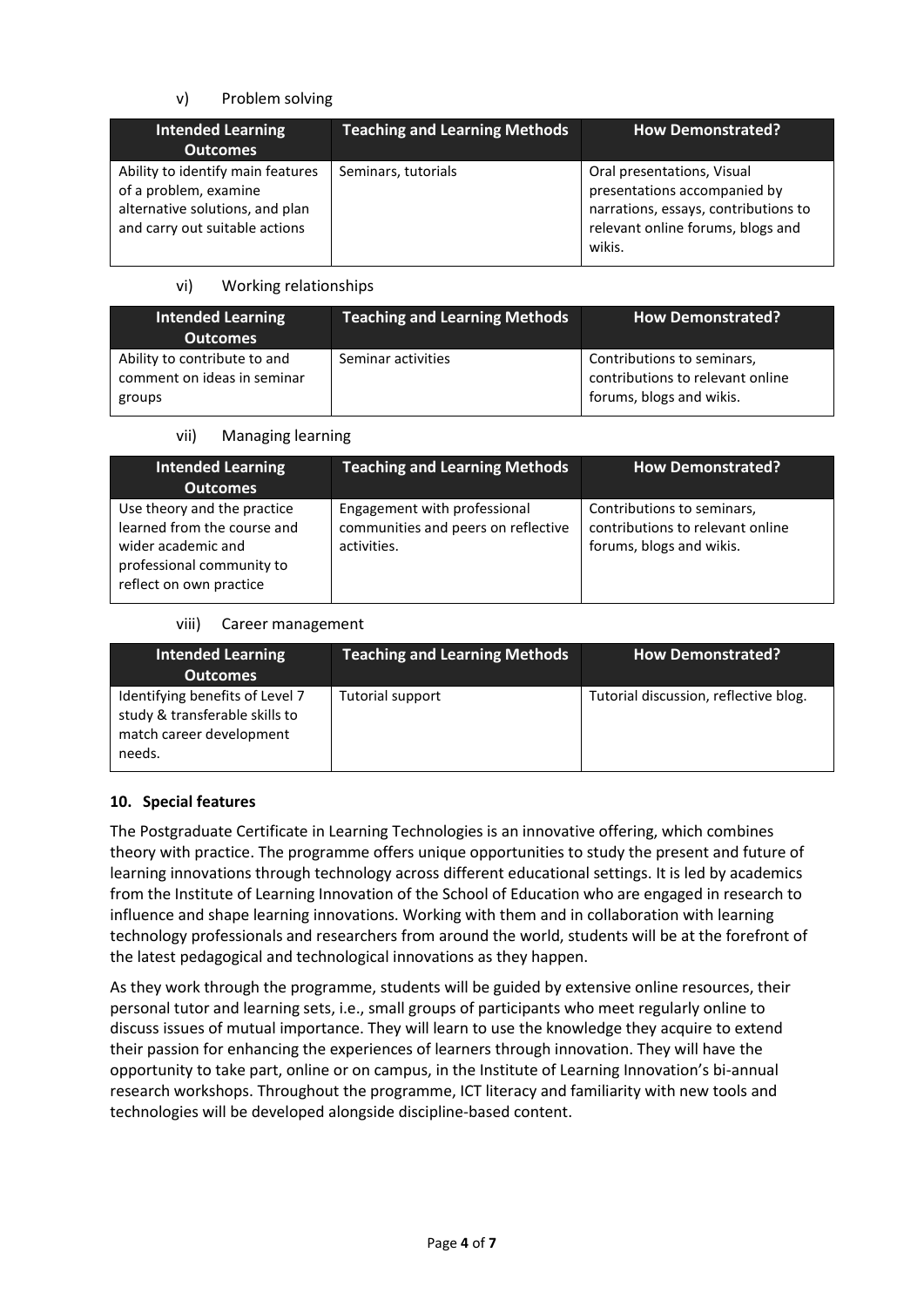### **11. Indicators of programme quality**

The programme will appoint an external examiner with relevant expertise to cover all the modules, who reports annually on the quality of the programme.

### **12. Criteria for award and classification**

This programme follows the standard scheme of taught postgraduate award and classification set out i[n Senate Regulations](http://www.le.ac.uk/senate-regulations) – see the version of *Senate Regulation 6 governing taught postgraduate programmes of study* relevant to year of entry.

### **13. Progression points**

As defined i[n Senate Regulations](http://www.le.ac.uk/senate-regulation6) - refer to the version of *Senate Regulation 6 governing taught postgraduate programmes of study* relevant to year of entry.

Students can use the PG Cert as APL and join the MAIE Distance Learning programme.

In cases where a student has failed to meet a requirement to progress he or she will be required to withdraw from the course and a recommendation will be made to the Board of Examiners for an intermediate/exit award where appropriate.

### **14. Rules relating to re-sits or re-submissions**

As defined i[n Senate Regulations](http://www.le.ac.uk/senate-regulation6) - refer to the version of *Senate Regulation 6 governing taught postgraduate programmes of study* relevant to year of entry.

### **15. External Examiners reports**

The details of the External Examiner(s) for this programme and the most recent External Examiners' reports for this programme can be found at [exampapers@Leicester](https://exampapers.le.ac.uk/) [log-in required]

# **16. Additional features** (e.g. timetable for admissions)

Admissions will normally be in line with the academic year.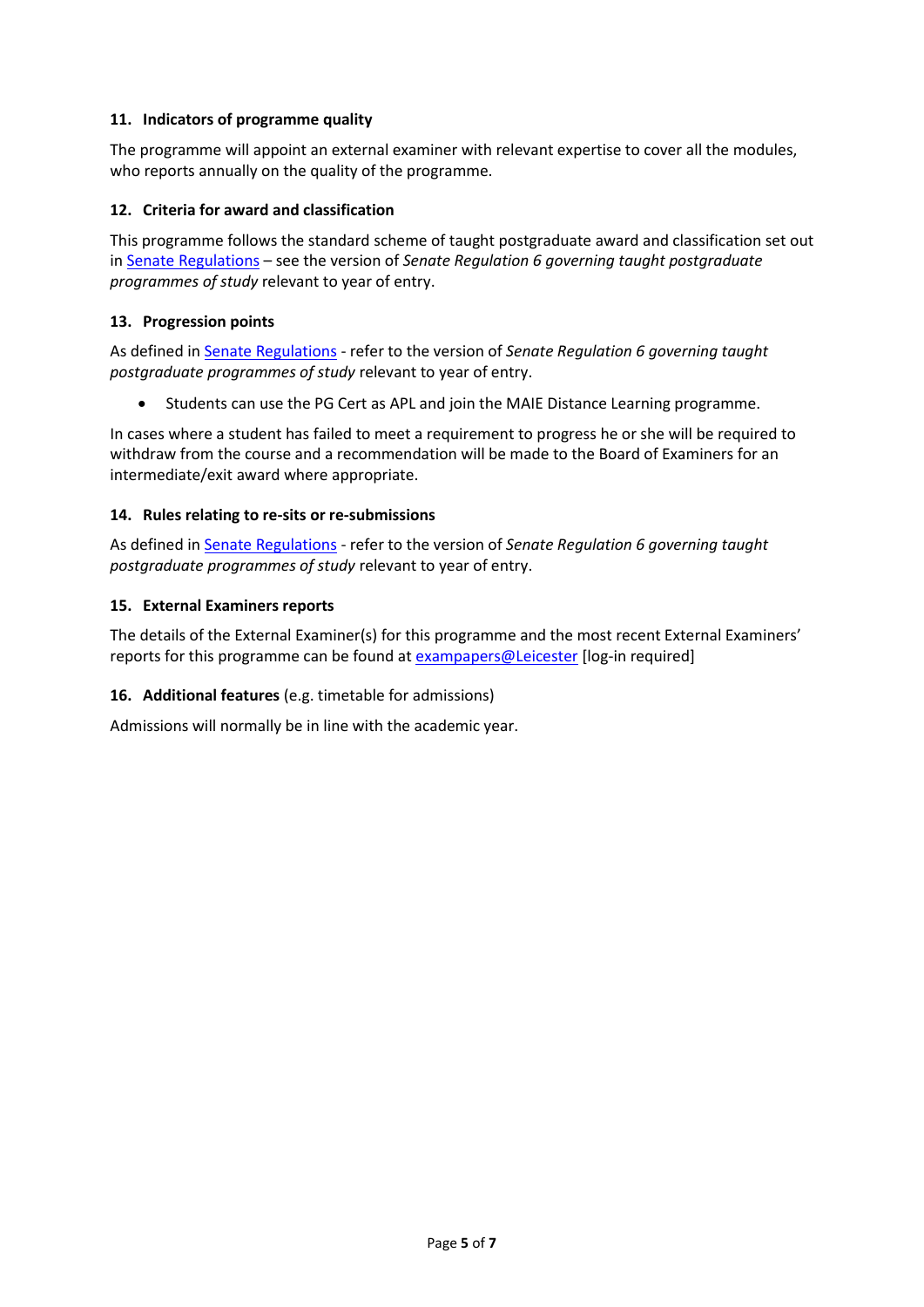

# **Programme Specification (Postgraduate) FOR ENTRY YEAR:** Choose an item.

**Date created:** Click or tap here to enter text. **Last amended:** Click or tap to enter a date. **Version no.** Choose an item.

# **Appendix 1: Programme structure (programme regulations)**

The University regularly reviews its programmes and modules to ensure that they reflect the current status of the discipline and offer the best learning experience to students. On occasion, it may be necessary to alter particular aspects of a course or module.

### **Credit breakdown**

| <b>Status</b>        | <b>Year long</b>   | Semester 1 | Semester 2 | <b>Other delivery</b><br>period |
|----------------------|--------------------|------------|------------|---------------------------------|
| Core taught          | Choose an<br>item. | 30 credits | 30 credits | Choose an<br>item.              |
| Optional             | Choose an          | Choose an  | Choose an  | Choose an                       |
|                      | item.              | item.      | item.      | item.                           |
| Dissertation/project | Choose an          | Choose an  | Choose an  | Choose an                       |
|                      | item.              | item.      | item.      | item.                           |

60 credits in total

# **Level 7/Year 1 Choose an item.**

Core modules

| Delivery period | Code   | Title                                            | <b>Credits</b> |
|-----------------|--------|--------------------------------------------------|----------------|
| October         | ED7325 | Technology-Enhanced Learning                     | 30 credits     |
| March           | ED7326 | Learning Design for the 21 <sup>st</sup> Century | 30 credits     |